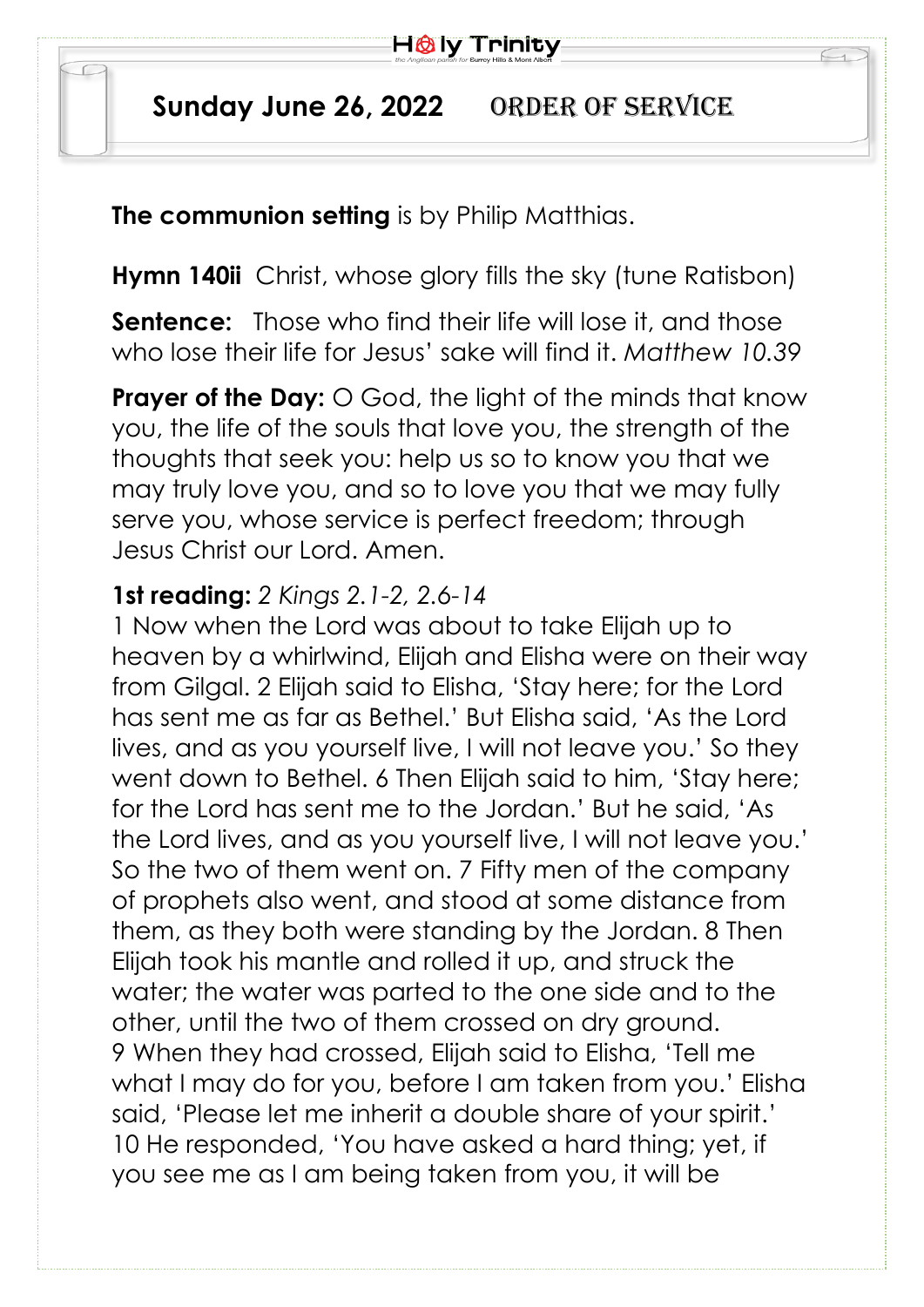granted you; if not, it will not.' 11 As they continued walking and talking, a chariot of fire and horses of fire separated the two of them, and Elijah ascended in a whirlwind into heaven. 12 Elisha kept watching and crying out, 'Father, father! The chariots of Israel and its horsemen!' But when he could no longer see him, he grasped his own clothes and tore them in two pieces. 13 He picked up the mantle of Elijah that had fallen from him, and went back and stood on the bank of the Jordan. 14 He took the mantle of Elijah that had fallen from him, and struck the water, saying, 'Where is the Lord , the God of Elijah?' When he had struck the water, the water was parted to the one side and to the other, and Elisha went over.

Hear the word of the Lord, **Thanks be to God.** 

**Psalm 77.1-2, 77.11-20: 1** | call to my God, I cry out toward him: I call to my God, and surely he will answer. 2 In the day of my distress I seek the Lord, I stretch out my hands to him by night: my soul is poured out without ceasing, it refuses all comfort. 11 I will declare the mighty acts of the Lord: I will call to mind your wonders of old. 12 I will think on all that you have done: and meditate upon your works. 13 Your way, O God, is holy: who is so great a god as our God? 14 You are the God that works wonders: you made known your power among the nations; 15 By your mighty arm you redeemed your people: the children of Jacob and Joseph. 16 The waters saw you, O God, the waters saw you and were afraid: the depths also were troubled. 17 The clouds poured out water, the heavens spoke: and your arrows darted forth. 18 The voice of your thunder was heard in the whirlwind: your lightnings lit the world, the earth shuddered and quaked. 19 Your way was in the sea, your path in the great waters: and your footsteps were not seen. 20 You led your people like sheep: by the hand of Moses and Aaron.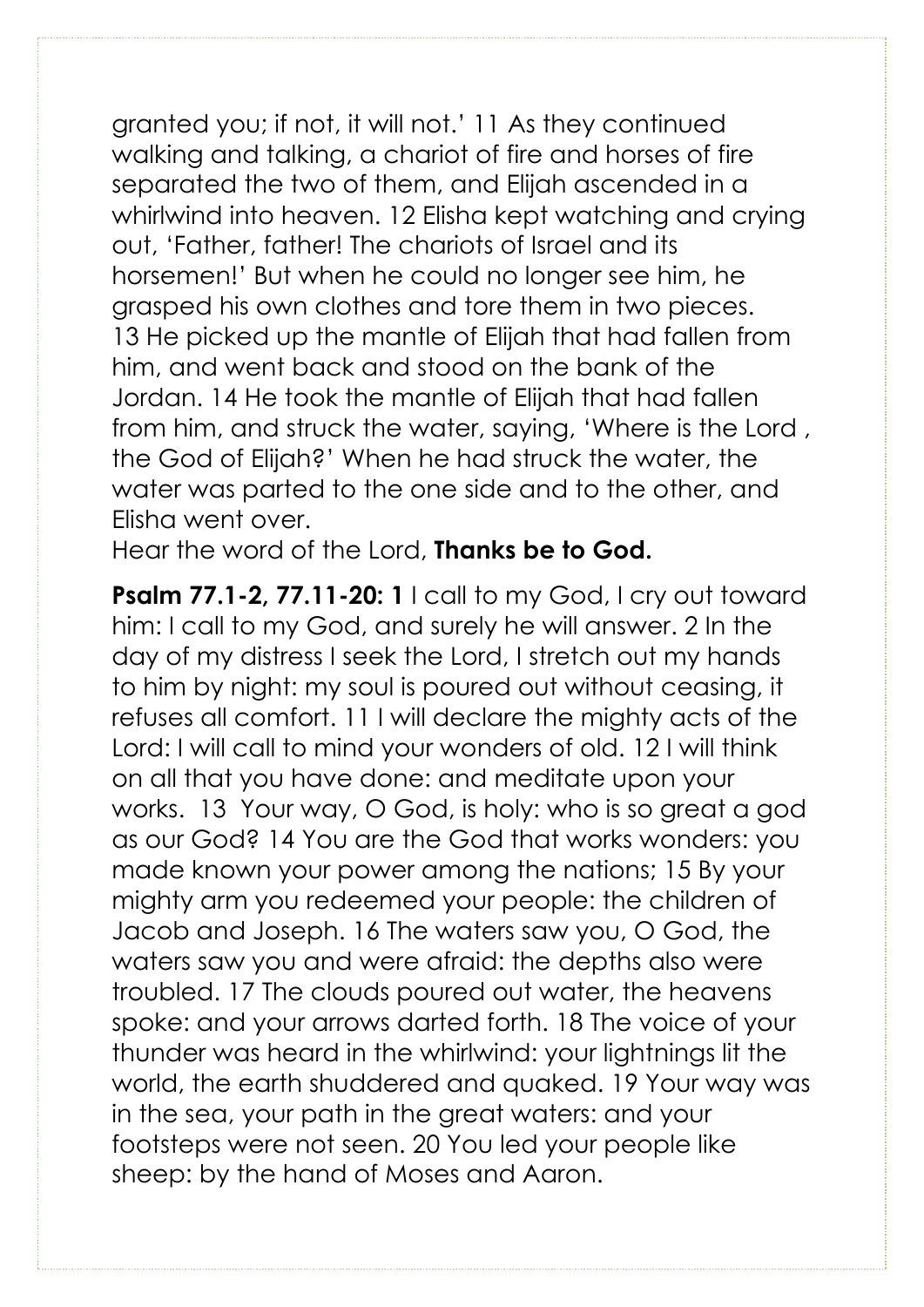## **2nd reading: Galatians 5.1, 5.13-25**

1 For freedom Christ has set us free. Stand firm, therefore, and do not submit again to a yoke of slavery. 13 For you were called to freedom, brothers and sisters; only do not use your freedom as an opportunity for self-indulgence, but through love become slaves to one another. 14 For the whole law is summed up in a single commandment, 'You shall love your neighbour as yourself.' 15 If, however, you bite and devour one another, take care that you are not consumed by one another. 16 Live by the Spirit, I say, and do not gratify the desires of the flesh. 17 For what the flesh desires is opposed to the Spirit, and what the Spirit desires is opposed to the flesh; for these are opposed to each other, to prevent you from doing what you want. 18 But if you are led by the Spirit, you are not subject to the law. 19 Now the works of the flesh are obvious: fornication, impurity, licentiousness, 20 idolatry, sorcery, enmities, strife, jealousy, anger, quarrels, dissensions, factions, 21 envy, drunkenness, carousing, and things like these. I am warning you, as I warned you before: those who do such things will not inherit the kingdom of God. 22 By contrast, the fruit of the Spirit is love, joy, peace, patience, kindness, generosity, faithfulness, 23 gentleness, and self-control. There is no law against such things. 24 And those who belong to Christ Jesus have crucified the flesh with its passions and desires. 25 If we live by the Spirit, let us also be guided by the Spirit. Hear the word of the Lord, **thanks be to God.**

**Gradual Hymn** 140ii Christ, whose glory fills the sky (tune Ratisbon)

The Lord be with you. **And also with you.**